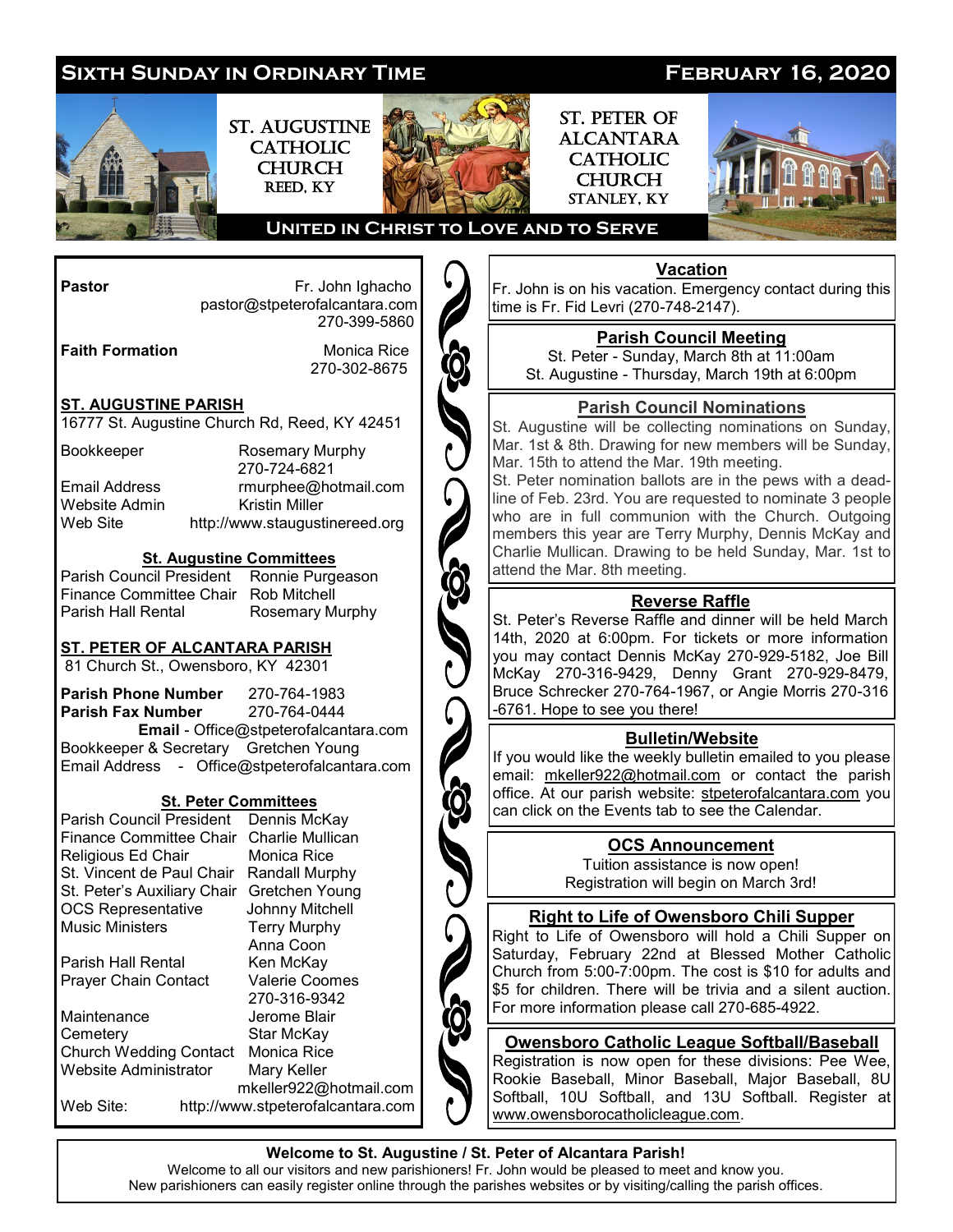# *Sixth Sunday in Ordinary Time Matthew 5:17-37 "Go first and be reconciled with your brother, and then come and offer your gift."*

It seems to be part of our human nature to try to do the minimum rather than the maximum to enter into the kingdom of God. Jesus did not come to do the minimum required to fulfill the law and the prophets. He came to go beyond the letter of the law to live the spirit of the law, and to teach us to do the same. The law and the prophets are presented in terms of what not to do. Jesus taught us that it is not enough to refrain from doing harm to others, we must help those who are hurting or in need. If we are the cause of such harm to others, it is not sufficient that we express sorrow for our action, we must demonstrate our sincere sorrow by correcting the harm we have done and then going the extra mile to do more. Jesus was teaching his disciples and us the true meaning of the Sacrament of Reconciliation. Could that be the reason why the Sacrament of Reconciliation is so underutilized? Do we anticipate that our confessor will charge us to "go the extra mile" to return the person or persons we have harmed to health or wholeness.

## **Precious Blood Steak Dinner/Reverse Raffle**

March 7, 2020 \$70.00 Ticket price includes: Steak dinner, beverages and chance to win \$5000.00 and several other fantastic prizes. For tickets stop by the parish office 8:00am –2:00pm or call Danny Triplett 270-993-2866.

## **10th Episcopal Ordination Anniversary**

Celebrate Bishop Medley's 10<sup>th</sup> Episcopal Ordination Anniversary at St. Stephen Cathedral with multicultural Vespers on Mon., Feb. 17, 2020 at 6:00pm! This is open to everyone in the diocese to attend. A reception will follow in the Fr. John Vaughan Community Center. Come help us celebrate this milestone of Bishop Medley's!

## **Co-Ed, Pick-up Volleyball**

Owensboro area young adult ministry is offering this opportunity on Thur. nights from 7:30-9:30pm. Open to ages 18-39 at Owensboro Catholic Middle School. Bring clothing to play and athletic shoes for the gym floor. Visit facebook.com/OwensboroYoungAdult for more information.

## **Youth 2000**

Young people ages 13-30 are invited to a Youth 2000 retreat on Mar. 6-8, 2020 at Brescia University. Youth should register through a parish, school, or other group. For registration forms go to owensborodiocese.org/youth-2000. Registration deadline is Feb. 21st, 2020.

# **Rachel's Vineyard**

Rachel's Vineyard offers post-abortion healing retreats for women & men who are suffering from the lingering effects after abortion. The [next retreat](https://owensborodiocese.org/wp-content/uploads/RV-flier-March-2020-1.pdf) is March 20-22, 2020 in the Nashville area. Contact Wendy at (270) 474-4707 or email: [wendyc@hopeafterabortionky.com.](mailto:wendyc@hopeafterabortionky.com)

# Please Pray for all the sick †

ST. PETER: Jennifer Ebelhar, Stella Fogle, Lillian Young, Karen Spalding, Ann Canary, Jimmy Hancock, Mr. & Mrs. Gene Gass, Clay Daugherty, Debbie Millay, James Wilke, Lance Sprague, George Murphy, Martha Morris, Jeanette Smith, and Lois Connor.

#### *Note: Names will be purged every 3 months unless otherwise advised*

#### **Lenten Book Study on Facebook Live**

Join the Young Adult Ministry for a Facebook Live Lenten Book Study with Fr. Will Thompson and Neena Gaynor. The book is, "No Greater Love: A Biblical Walk Through Christ's Passion", by Dr. Edward Sri. Simply visit the Diocese of Owensboro Young Adult Ministry Facebook page Monday nights at 7:30pm beginning on February 24th, 2020. Expect live commentary and discussion.

#### **Joy Camp**

The Diocese is pleased to announce Joy Camp, a oneday camp experience, for 5-12th graders with intellectual or mild physical disabilities at Gasper River Catholic Youth Camp & Retreat Center on Sat., April 18, 2020 from 10:00am to 4:00pm. The event will include Adoration, activities, hayrides, a talent show and Olympics, as well as a closing Mass with Fr. Jamie Dennis. The cost of the camp is \$30, however a generous donor is covering the cost of the first 20 registrants! Every child needs to be accompanied for the whole day by a responsible adult, 18 years or older, preferably a parent, guardian or dedicated caregiver for the child. The registration deadline is March 31, 2020. Online registration is available by visiting [gasperriverretreatcenter.org.](http://www.gasperriverretreatcenter.org/)

\*\*\*\*\*\*\*\*\*\*\*\*\*\*\*\*\*\*\*\*\*

## **Mandeville Sister Diocese Collection**

A gift given to another brings joy to the hearts of both the giver and the receiver. It allows both to rejoice together. The giver can rejoice in acting on God's will to care for another. The receiver has joy in knowing they are not alone in their difficulties and that the wider Church cares about their wellbeing. Our annual Mandeville Sister Diocese Collection on Ash Wednesday, 2-26-20 offers us a wonderful opportunity, once again, to share in the joy of giving so that the Body of Christ may grow in love and caring. Thank you for your past generosity and please consider helping again this year.

## **Employment Opportunity**

The Diocese of Owensboro has a job opportunity for a full -time **Documentary Case Instructor/Ecclesiastical Notary** in the Tribunal Office. This position is located at the McRaith Catholic Center in Owensboro, KY. The Diocese encompasses 78 parishes and 17 schools in western Kentucky. **Contact Details:** The Diocese of Owensboro is an equal opportunity employer that provides a wide range of benefits. All interested applicants may submit a resume and cover letter to: [Diocese.hr@pastoral.org](mailto:Diocese.hr@pastoral.org)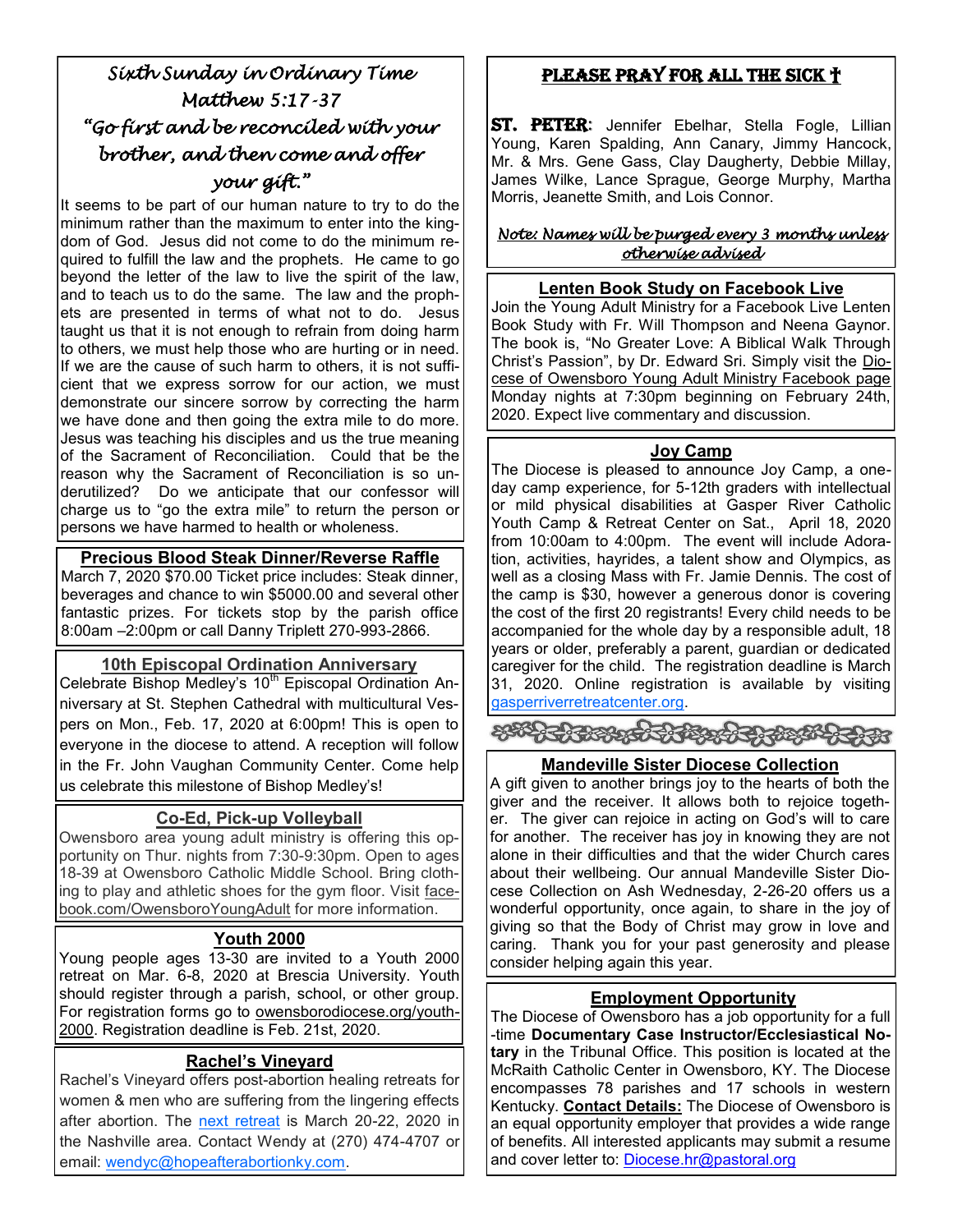